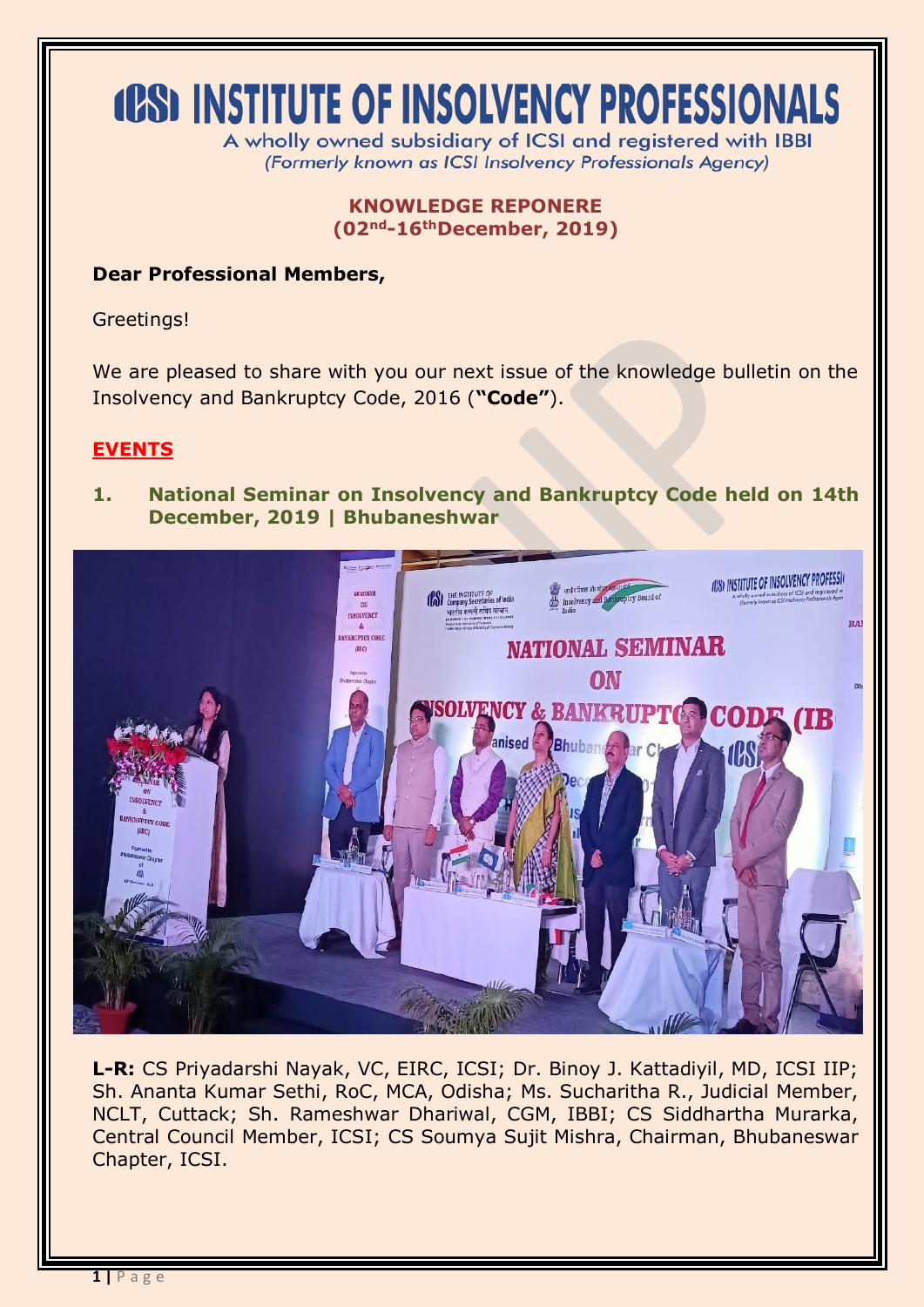## **REGULATORY UPDATE**

|  |                              | IMPACT OF INSOLVENCY AND BANKRUPTCY CODE (SECOND |  |
|--|------------------------------|--------------------------------------------------|--|
|  | <b>AMENDMENT) BILL, 2019</b> |                                                  |  |

| <b>Section</b><br>sought to<br>be<br><b>Amended</b><br><b>Inserted</b> | <b>Existing Provision</b>                                                                                                                                                                                         | <b>Proposed</b><br><b>Amendment</b>                                                                  | <b>Impact</b>                                                                                                                                                                                                                                |
|------------------------------------------------------------------------|-------------------------------------------------------------------------------------------------------------------------------------------------------------------------------------------------------------------|------------------------------------------------------------------------------------------------------|----------------------------------------------------------------------------------------------------------------------------------------------------------------------------------------------------------------------------------------------|
| Proviso to<br>5(12)                                                    | Provided that where<br>the<br>interim<br>resolution<br>professional is not<br>appointed<br>in<br>the<br>order<br>admitting<br>application<br>under<br>section 7,<br>9<br>or<br>10<br>section<br>the<br>Insolvency | To omit the proviso<br>to clause (12) of<br>section 5 of the Code.                                   | To clarify that the<br>insolvency<br>commencement<br>date<br>the<br>date<br><b>of</b><br>is<br>admission<br>of<br>an<br>application<br>for<br>initiating<br>corporate<br>insolvency<br>resolution<br>process.<br><b>Consequently Section</b> |
|                                                                        | commencement<br>date shall be the<br>date on which such<br>Interim Resolution<br>Professional<br><b>is</b><br>appointed by<br>the<br>Adjudicating<br>Authority.                                                   |                                                                                                      | 16(1) of the code<br>shall also be amended<br>as proposed in the<br>bill.                                                                                                                                                                    |
| $\overline{7}$                                                         | Initiation<br>of<br>corporate insolvency<br>resolution<br>process<br>by financial creditor                                                                                                                        | Insert<br>certain<br>sub-<br>provisos<br>$\mathsf{in}$<br>section (1) of Section<br>the Explanation. | Provisos shall specify<br>a minimum threshold<br>for certain classes of<br>7 of the Code, before   financial creditors for<br>initiating insolvency<br>resolution process.                                                                   |
| 11                                                                     | Persons not entitled<br>to make application                                                                                                                                                                       | <b>Insert Explanation II</b><br>in Section 11 of the<br>Code.                                        | clarify<br>To<br>that<br>a a<br>corporate<br>debtor<br>should<br>not<br>be<br>prevented from filing<br>application<br>for<br>an<br>initiation of corporate<br>insolvency resolution<br>process against other<br>corporate debtors.           |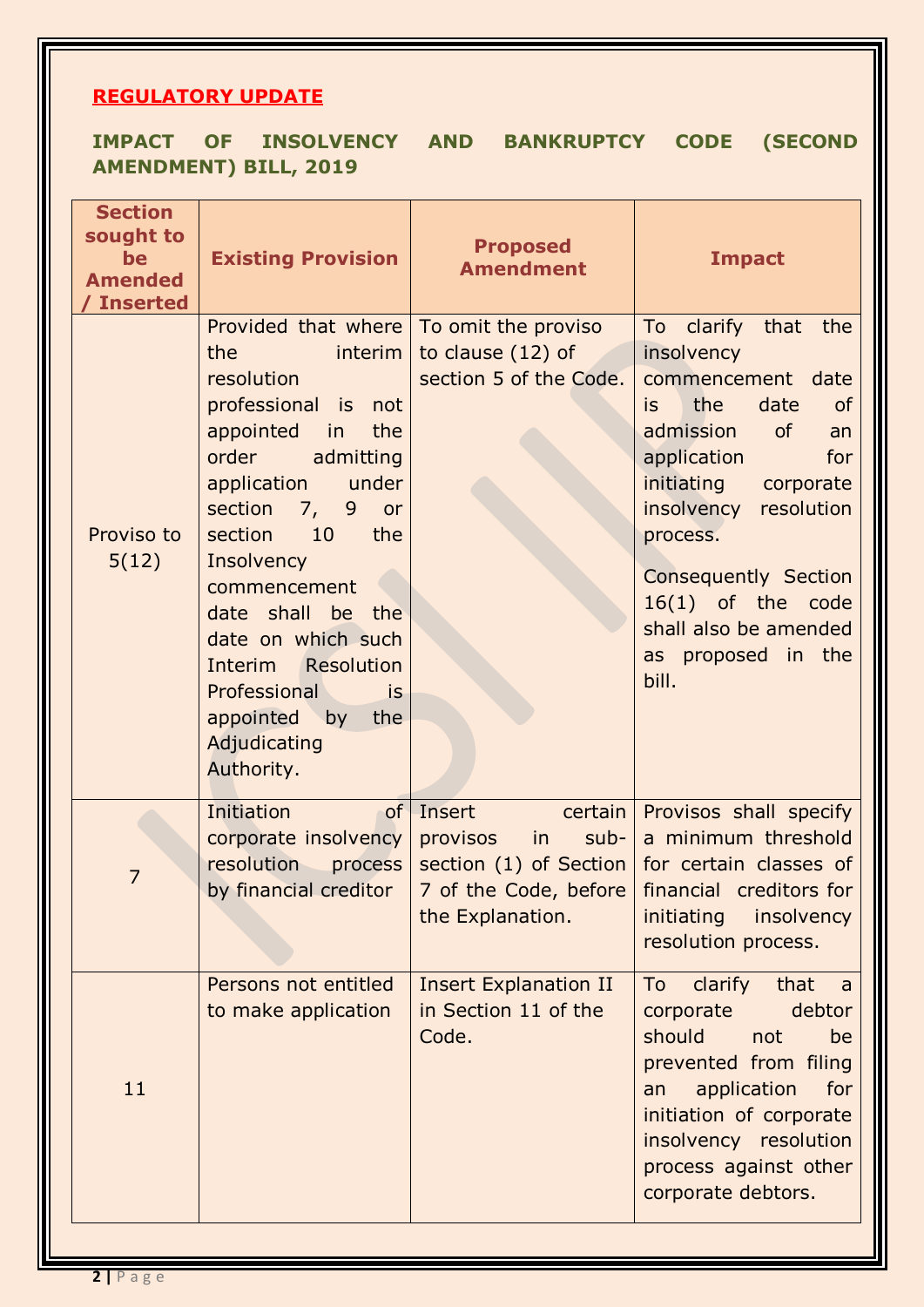| <b>Section</b><br>sought to<br>be<br><b>Amended</b><br><b>Inserted</b> | <b>Existing Provision</b>                                                                                                                                                                                                                                                                                                                                                                                     | <b>Proposed</b><br><b>Amendment</b>                                                                                                                                                                                                                 | <b>Impact</b>                                                                                                                                                                                                                                                                                                                  |
|------------------------------------------------------------------------|---------------------------------------------------------------------------------------------------------------------------------------------------------------------------------------------------------------------------------------------------------------------------------------------------------------------------------------------------------------------------------------------------------------|-----------------------------------------------------------------------------------------------------------------------------------------------------------------------------------------------------------------------------------------------------|--------------------------------------------------------------------------------------------------------------------------------------------------------------------------------------------------------------------------------------------------------------------------------------------------------------------------------|
| 14                                                                     | Moratorium                                                                                                                                                                                                                                                                                                                                                                                                    | Insert<br>$\bullet$<br>explanation in<br>sub-section (1).<br>• Insert Sub-<br>section 2A after<br>sub-section (2)<br>• In sub-section<br>(3), for clause<br>(a), the clause<br>shall be<br>substituted                                              | To clarify<br>that<br>a<br>licence, permit,<br>registration, quota,<br>concession,<br>clearances or<br>- a<br>similar grant or right<br>cannot be terminated<br>or suspended during<br>Moratorium<br>the the state of the state of the state of the state of the state of the state of the state of the state of the<br>period |
| 16(1)                                                                  | <b>The</b><br>Authority shall<br>appoint an interim<br>resolution<br>professional within<br>fourteen days from<br>the insolvency<br>commencement<br>date.                                                                                                                                                                                                                                                     | Adjudicating $ $ In sub-section $(1)$ of<br>Section 16 of the<br>Code, for the words<br>"within fourteen days<br>from the insolvency<br>commencement<br>date", the words "on<br>the <i>insolvency</i><br>commencement date"<br>shall be substituted | To provide that an<br>insolvency resolution<br>professional should<br>be appointed on the<br>date of admission of<br>the application<br>for<br><b>initiation</b><br><b>of</b><br>insolvency resolution<br>process                                                                                                              |
| Proviso to<br>23(1)                                                    | Provided that<br>the  <br>resolution<br>professional shall, if 23 shall be<br>the resolution plan<br>under sub section<br>(6) of section 30 has<br>been submitted,<br>continue to manage<br>the operations of<br>the<br>Corporate<br>Debtor after the<br>expiry of<br>the<br>corporate insolvency<br>resolution<br>process<br>period until an order<br>is passed by the<br>Adjudicating<br>Authority<br>under | The proviso in sub<br>section (1) of Section<br>substituted.                                                                                                                                                                                        | enable<br>the<br>To<br>"resolution<br>professional"<br>to<br>manage the affairs of<br>the corporate debtor<br>during interim period<br>between the expiry of<br>corporate insolvency<br>resolution process till<br>the appointment of a<br>liquidator                                                                          |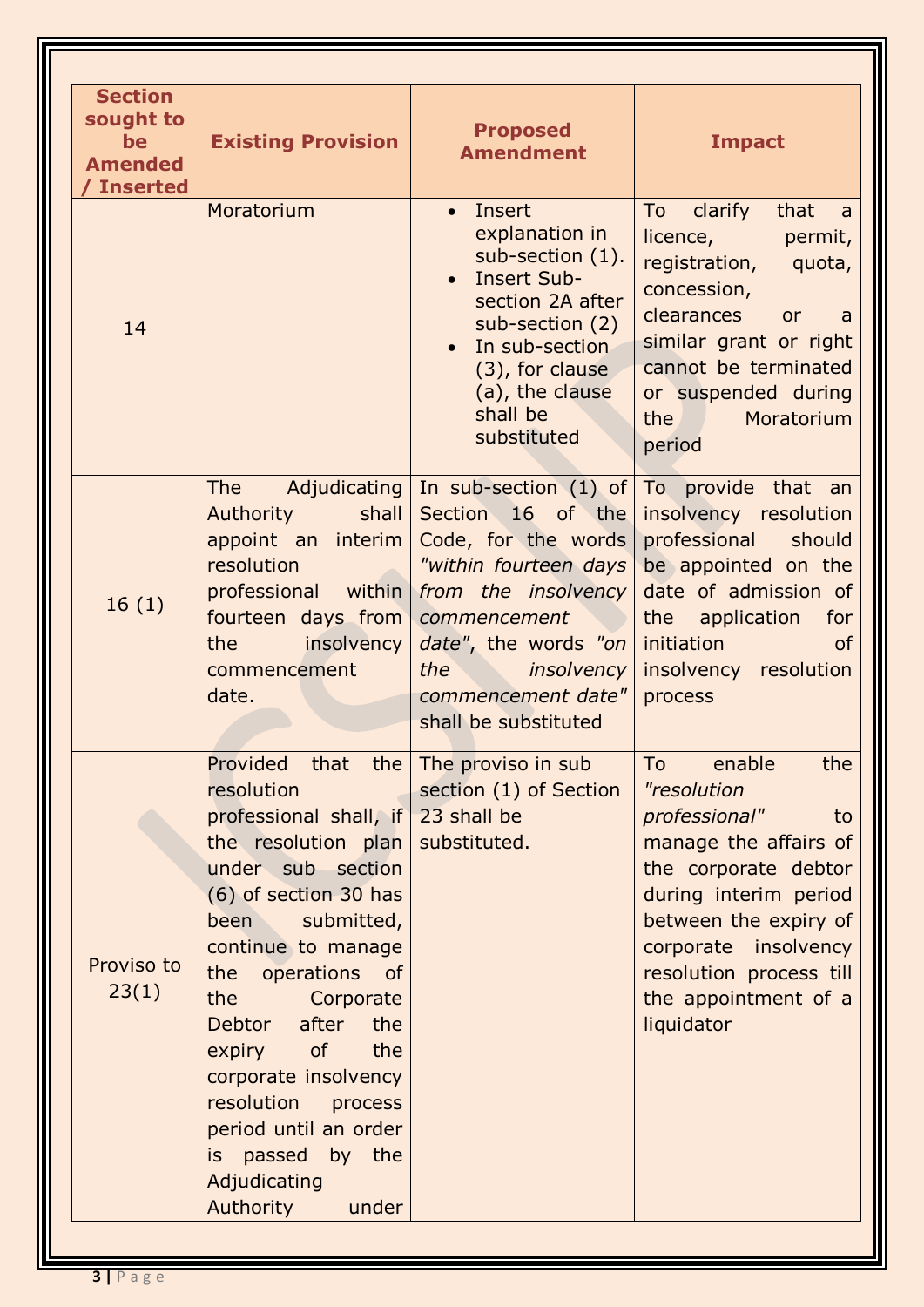| <b>Section</b><br>sought to<br><b>be</b><br><b>Amended</b><br><b>Inserted</b> | <b>Existing Provision</b>                                                                  | <b>Proposed</b><br><b>Amendment</b>                                                              | <b>Impact</b>                                                                                                                                                                                                                      |
|-------------------------------------------------------------------------------|--------------------------------------------------------------------------------------------|--------------------------------------------------------------------------------------------------|------------------------------------------------------------------------------------------------------------------------------------------------------------------------------------------------------------------------------------|
|                                                                               | Section 31.                                                                                |                                                                                                  |                                                                                                                                                                                                                                    |
| 32(A)                                                                         |                                                                                            | New Section 32 (A)<br>to be inserted                                                             | To provide that the<br>liability of a corporate<br>debtor for an offence<br>committed prior to<br>the commencement<br>of<br>the<br>corporate<br>insolvency resolution<br>process shall cease<br>under<br>certain<br>circumstances. |
| 227                                                                           | <b>Powers of Central</b><br>Government to<br>notify financial<br>sector providers,<br>etc. | To substitute words<br>"examined in this<br>Code", with the<br>words "contained in<br>this Code" | To clarify that the<br>insolvency<br>and<br>liquidation<br>proceedings<br>for<br>financial<br>service<br>providers may<br>be<br>conducted with such<br>modifications and in<br>such manner as may<br>be prescribed.                |

## **LIST OF COMPANIES THAT HAVE RECENTLY UNDERGONE LIQUIDATION**

| S.<br><b>No</b> | <b>Case Title</b>                            | <b>Bench</b> | <b>Date of Order</b> |
|-----------------|----------------------------------------------|--------------|----------------------|
|                 | the matter of Satkar<br>In<br>Terminals Ltd. | New Delhi    | 03.12.2019           |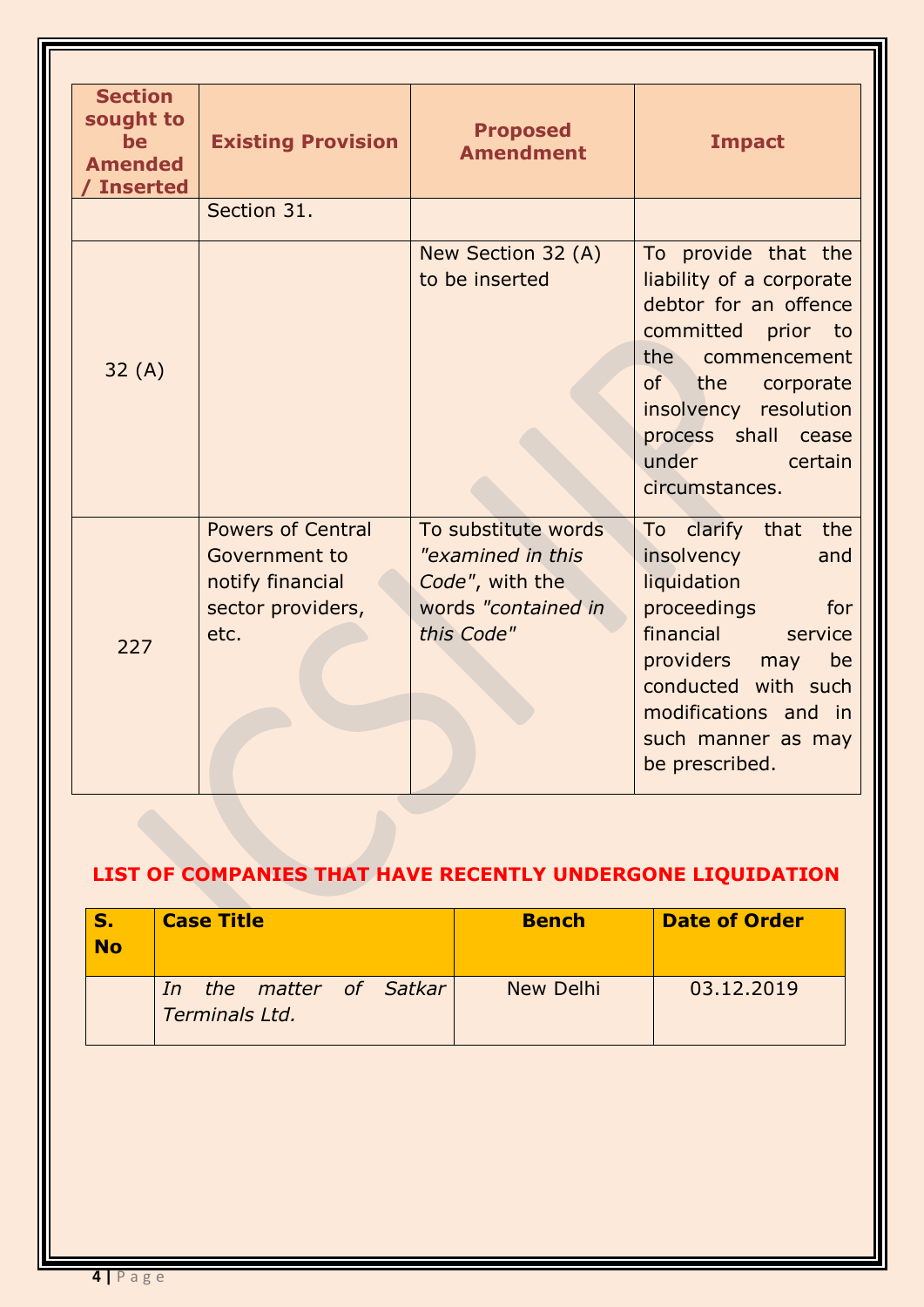## **BRIEF OF JUDGEMENTS**

| S <sub>1</sub><br>No. | <b>Case Details</b>                                                                                   | <b>Date</b><br>Order | of Courts        | <b>Brief</b>                                                                                                                                                                                                                                                                                                                                                                                                                                                                                                                                                                                                                                                                                                                                                                                                                        | <b>Case link</b>                                                       |
|-----------------------|-------------------------------------------------------------------------------------------------------|----------------------|------------------|-------------------------------------------------------------------------------------------------------------------------------------------------------------------------------------------------------------------------------------------------------------------------------------------------------------------------------------------------------------------------------------------------------------------------------------------------------------------------------------------------------------------------------------------------------------------------------------------------------------------------------------------------------------------------------------------------------------------------------------------------------------------------------------------------------------------------------------|------------------------------------------------------------------------|
| 1.                    | M/s Embassy<br><b>Property Deve</b><br>lopments Pvt.<br>Ltd v.<br><b>State of Karn</b><br>ataka &Ors. | $ 03.12.2019\rangle$ | Supreme<br>Court | Three appeals were https://ibbi.<br>preferred, one filed<br>by the Resolution<br>Applicant,<br>second filed by the $119e8450ad$<br>Corporate Debtor<br><b>through</b><br>the<br>Resolution<br>Professional and the<br>third filed<br>by<br>the<br><b>Committee</b><br><b>of</b><br>Creditors, all<br>of<br>which challenged an<br>Interim Order passed<br>the<br><b>Division</b><br>by<br>Bench of High Court<br>of Karnataka in a<br>writ petition whereby<br>the operation of a<br>direction contained<br>in the order of the<br>NCLT,<br>on<br>a<br><b>Miscellaneous</b><br>Application filed<br>by<br>Resolution<br>the<br>Professional<br>was<br>stayed.<br>The questions of law<br>put up before the<br>Hon'ble Supreme<br>Court of India were<br>as follows:<br>1. Whether the High<br>Court ought<br>to<br>interfere, under | gov.in//uplo<br>ads/order/b<br>the $30ab5f506b$<br>06818d8281<br>4.pdf |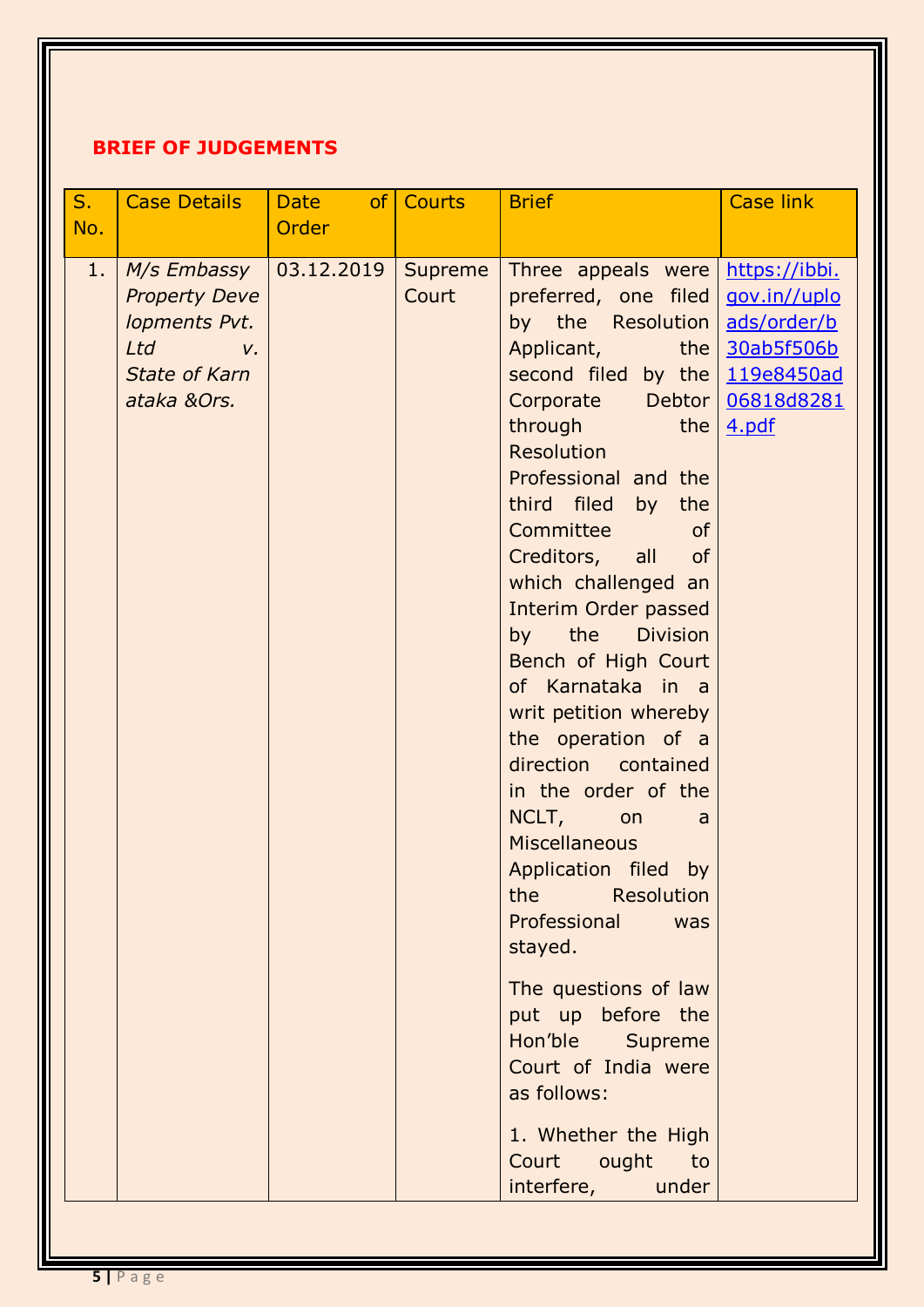| Article 226/227 of<br>the<br>Constitution,<br>with an order passed<br>by NCLT in<br>a a<br>proceeding under the<br>IBC, 2016, despite<br>the availability of a<br>statutory alternative<br>remedy of appeal to<br><b>NCLAT?</b><br>2. Whether questions<br>of fraud can<br>be<br>inquired into by the<br>NCLT/NCLAT in the<br>proceedings initiated<br>under the Insolvency<br>Bankruptcy<br>and<br>Code, 2016?<br>Hon'ble Supreme<br>Court in answer to<br>the first question<br>held:<br>"45.  NCLT did not<br>have jurisdiction to<br>entertain<br>an<br>application against<br>the Government of<br>Karnataka for<br>$\overline{a}$<br>direction to execute<br>Supplemental Lease<br>Deeds for<br>the<br>extension of<br>the<br>mining lease. Since<br>NCLT chose<br>to<br>exercise<br>a<br>jurisdiction<br>not<br>vested in it in law,<br>the High Court of<br>Karnataka<br><b>was</b><br>justified<br>in |  |
|----------------------------------------------------------------------------------------------------------------------------------------------------------------------------------------------------------------------------------------------------------------------------------------------------------------------------------------------------------------------------------------------------------------------------------------------------------------------------------------------------------------------------------------------------------------------------------------------------------------------------------------------------------------------------------------------------------------------------------------------------------------------------------------------------------------------------------------------------------------------------------------------------------------|--|
|                                                                                                                                                                                                                                                                                                                                                                                                                                                                                                                                                                                                                                                                                                                                                                                                                                                                                                                |  |
|                                                                                                                                                                                                                                                                                                                                                                                                                                                                                                                                                                                                                                                                                                                                                                                                                                                                                                                |  |
|                                                                                                                                                                                                                                                                                                                                                                                                                                                                                                                                                                                                                                                                                                                                                                                                                                                                                                                |  |
| entertaining the writ                                                                                                                                                                                                                                                                                                                                                                                                                                                                                                                                                                                                                                                                                                                                                                                                                                                                                          |  |

11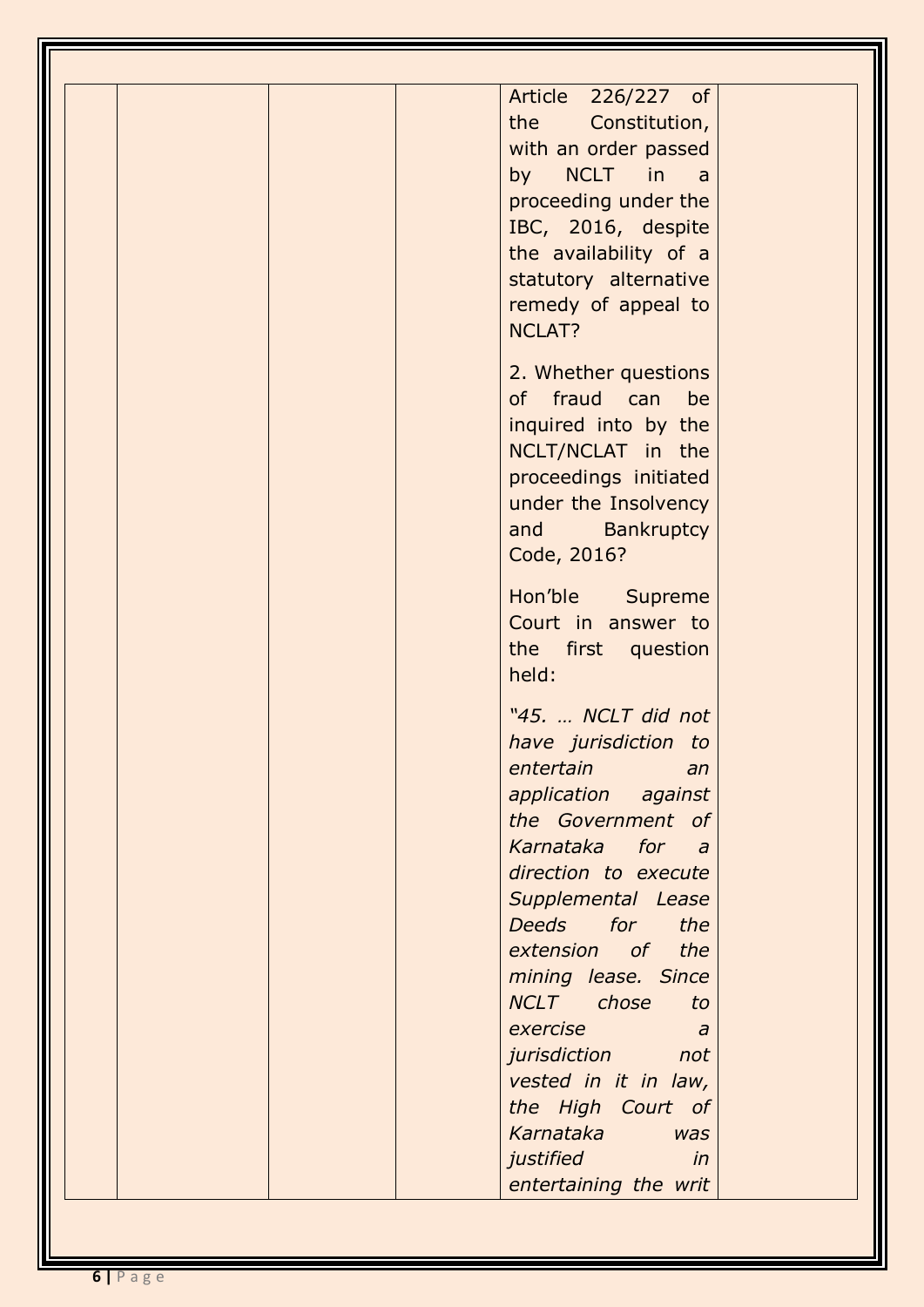|                                                                                   |            |                                | petition, on the basis<br>that NCLT was coram<br>non judice."<br>Hon'ble Supreme<br>Court in answer to<br>the second question<br>held:<br>"51.  Therefore, it<br>is clear that NCLT<br>has jurisdiction to<br>enquire<br>into<br>allegations of fraud.<br>As a corollary,<br><b>NCLAT</b> will also have<br>jurisdiction. Hence,<br>fraudulent initiation<br>of CIRP cannot be a<br>ground to bypass the<br>alternative remedy<br>of appeal provided in<br>Section 61."                                |                                                                                                                                                                 |
|-----------------------------------------------------------------------------------|------------|--------------------------------|--------------------------------------------------------------------------------------------------------------------------------------------------------------------------------------------------------------------------------------------------------------------------------------------------------------------------------------------------------------------------------------------------------------------------------------------------------------------------------------------------------|-----------------------------------------------------------------------------------------------------------------------------------------------------------------|
| 2.<br>Hindustan<br><b>Antibiotics</b><br>Ltd. & Anr v.<br>Union of India<br>& Ors | 06.12.2019 | Bombay<br><b>High</b><br>Court | A writ petition was https://mk0<br>filed<br>M/s<br>by<br>Hindustan Antibiotics<br>Ltd. (a Government  <br>of India company)<br>before Bombay High<br>Court <i>inter</i> legal<br>validity of ss. 3(8), <i>Bombay-</i><br>$3(23)$ , $7,8,9$ and<br>238, IBC being in<br>direct conflict with<br>Companies Act, 2013<br>and also violative of   Hindustan-<br><b>Article Article</b><br>14,<br>Constitution of India<br>insofar as<br>these<br>provisions are made<br>applicable to<br>the<br>Government | barandbench<br>ggge2s.kinst<br>acdn.com/w<br>$p-$<br>content/uplo<br>ads/2019/12<br>HC-stays-<br>insolvency-<br>proceedings-<br>against-<br>Antibiotics.p<br>df |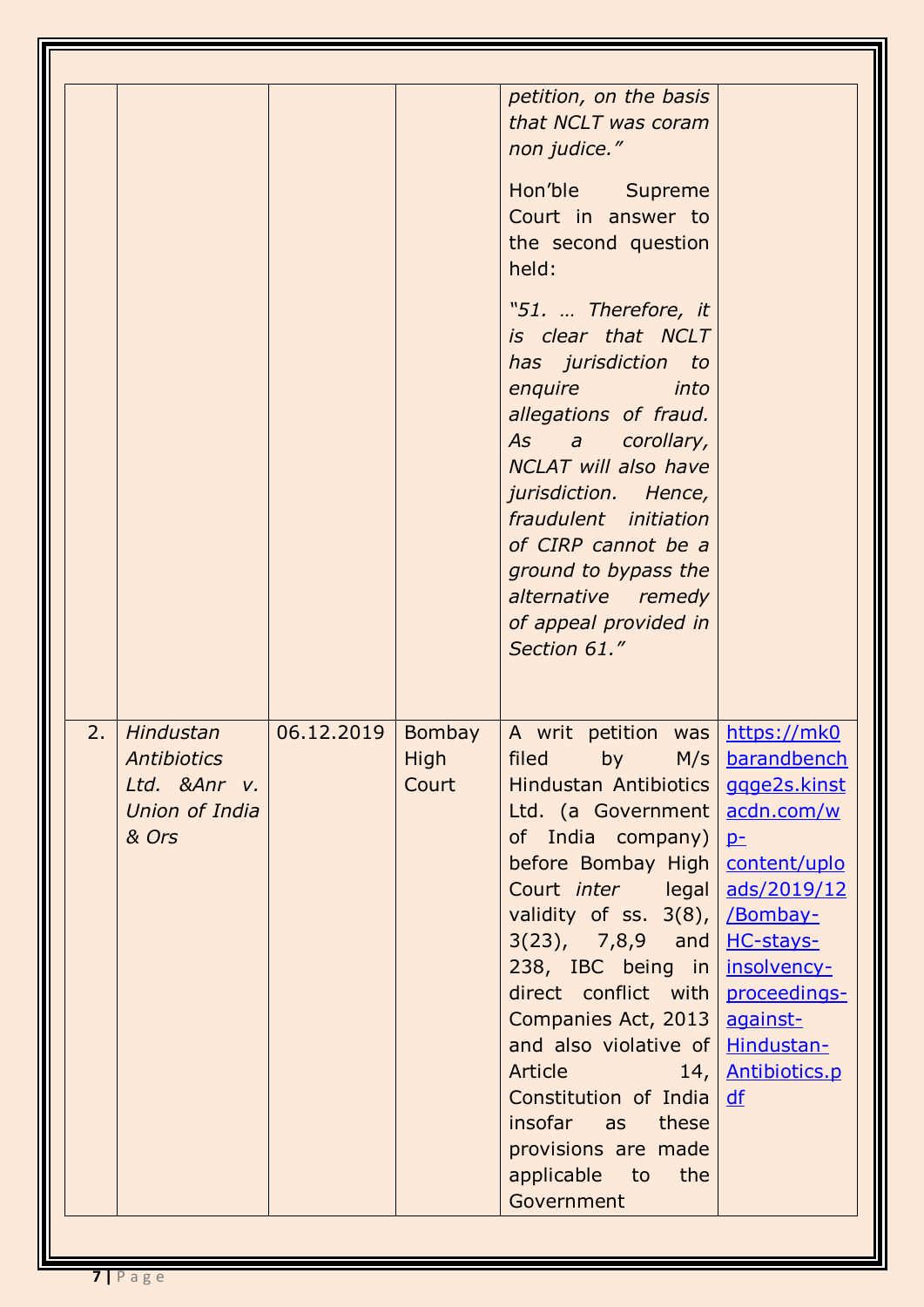1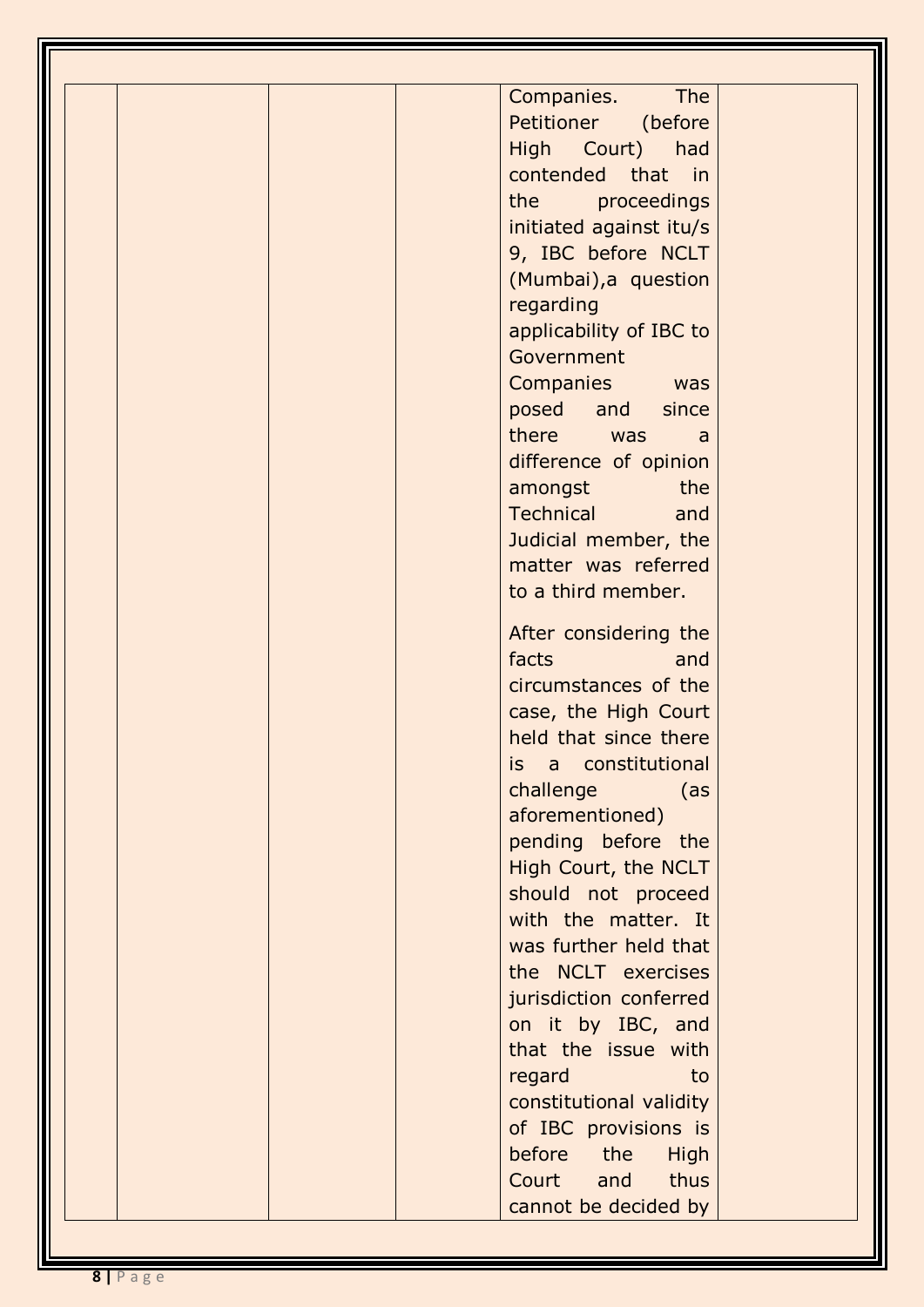|    |                                                                                     |            |              | the NCLT.                                                                                                                                                                                                                                                                                                                                                                                                                                                                                                                                                                                                                                |                                                                       |
|----|-------------------------------------------------------------------------------------|------------|--------------|------------------------------------------------------------------------------------------------------------------------------------------------------------------------------------------------------------------------------------------------------------------------------------------------------------------------------------------------------------------------------------------------------------------------------------------------------------------------------------------------------------------------------------------------------------------------------------------------------------------------------------------|-----------------------------------------------------------------------|
|    |                                                                                     |            |              | Issuing notice to the<br>Ld. Attorney General<br>on the point whether<br>IBC provisions<br>(aforementioned)<br>are ultra vires Article<br>14, the Division<br>Bench (High Court)<br>passed an interim<br>order staying the<br>proceedings before<br><b>NCLT Mumbai Bench.</b>                                                                                                                                                                                                                                                                                                                                                            |                                                                       |
| 3. | <b>JSW</b><br>Steel<br><b>Limited</b><br>$V_{\rm c}$<br>Ashok Kumar<br>Gulla & Ors. | 04.12.2019 | <b>NCLAT</b> | appeal was<br>An<br>preferred by<br>JSW<br>Steel Limited,<br>Successful<br>Resolution Applicant,   5de8a93feaf<br>the CIRP of<br>$\mathsf{in}$<br>Vardhman Industries<br>Limited (Corporate<br>Debtor) challenging<br>the part of impugned<br>order dated<br>16th<br>April, 2019 insofar as<br>it related to right to<br>receivables', 'carry<br>forward losses' and<br>'subsidiaries,<br>associate companies<br>and joint ventures of<br>the Company'.<br>With regard to 'right<br>to receivables', the<br>Adjudicating<br>Authority<br>directed<br>any amount<br>that<br>recovered by the<br>Debtor<br>Corporate<br>due from any third | https://nclat<br>.nic.in/Usera<br>dmin/upload<br>/710275130<br>cd.pdf |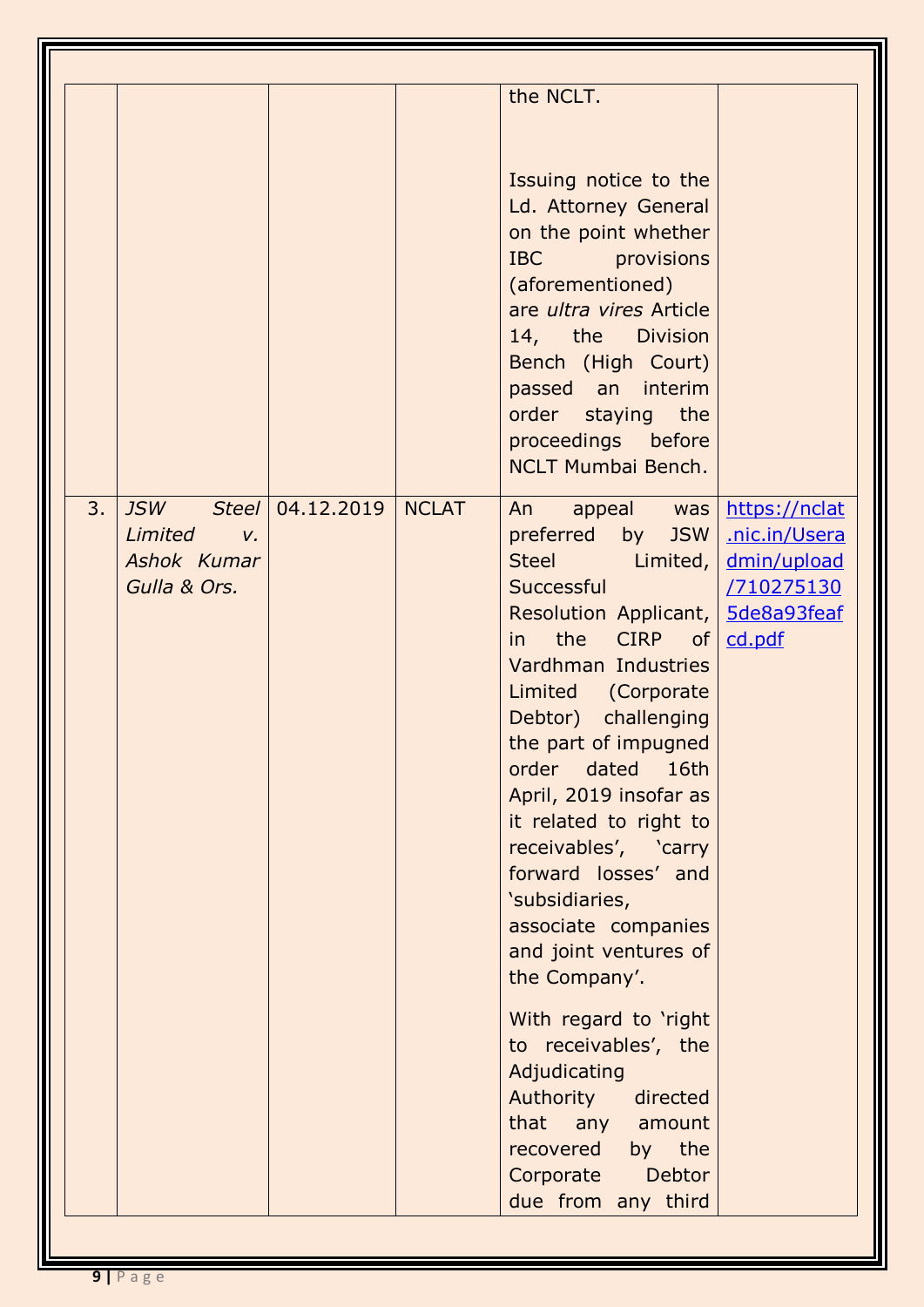| party which has been           |  |
|--------------------------------|--|
| written off as bad             |  |
| debts or which                 |  |
| stands in the books            |  |
| but has not been               |  |
| recovered as on the            |  |
| date, Adjudicating             |  |
| Authority approved             |  |
| that before being put          |  |
| to any other use, the          |  |
| amount would<br>be             |  |
| used to pay the                |  |
| balance amount to              |  |
| dissenting Financial           |  |
| Creditors.                     |  |
| The Appellant                  |  |
| submitted that the             |  |
| <b>Resolution Plan was</b>     |  |
| found to<br>be in              |  |
| accordance with                |  |
| Section 30(2) of the           |  |
| Code and was                   |  |
| further approved by            |  |
| the CoC with 100%              |  |
| voting shares.<br>In           |  |
| absence of<br>any              |  |
| objection by any of            |  |
| the parties,<br>the            |  |
| Adjudicating                   |  |
| Authority while                |  |
| passing order under            |  |
| Section 31 of its              |  |
| own, was<br>not                |  |
| empowered<br><b>example</b> to |  |
| impose any condition           |  |
| either relating to             |  |
| 'right to receivables'         |  |
| or 'carry forward              |  |
| losses'<br><b>or</b>           |  |
| 'subsidiaries,                 |  |
| associate companies            |  |
| and joint ventures of          |  |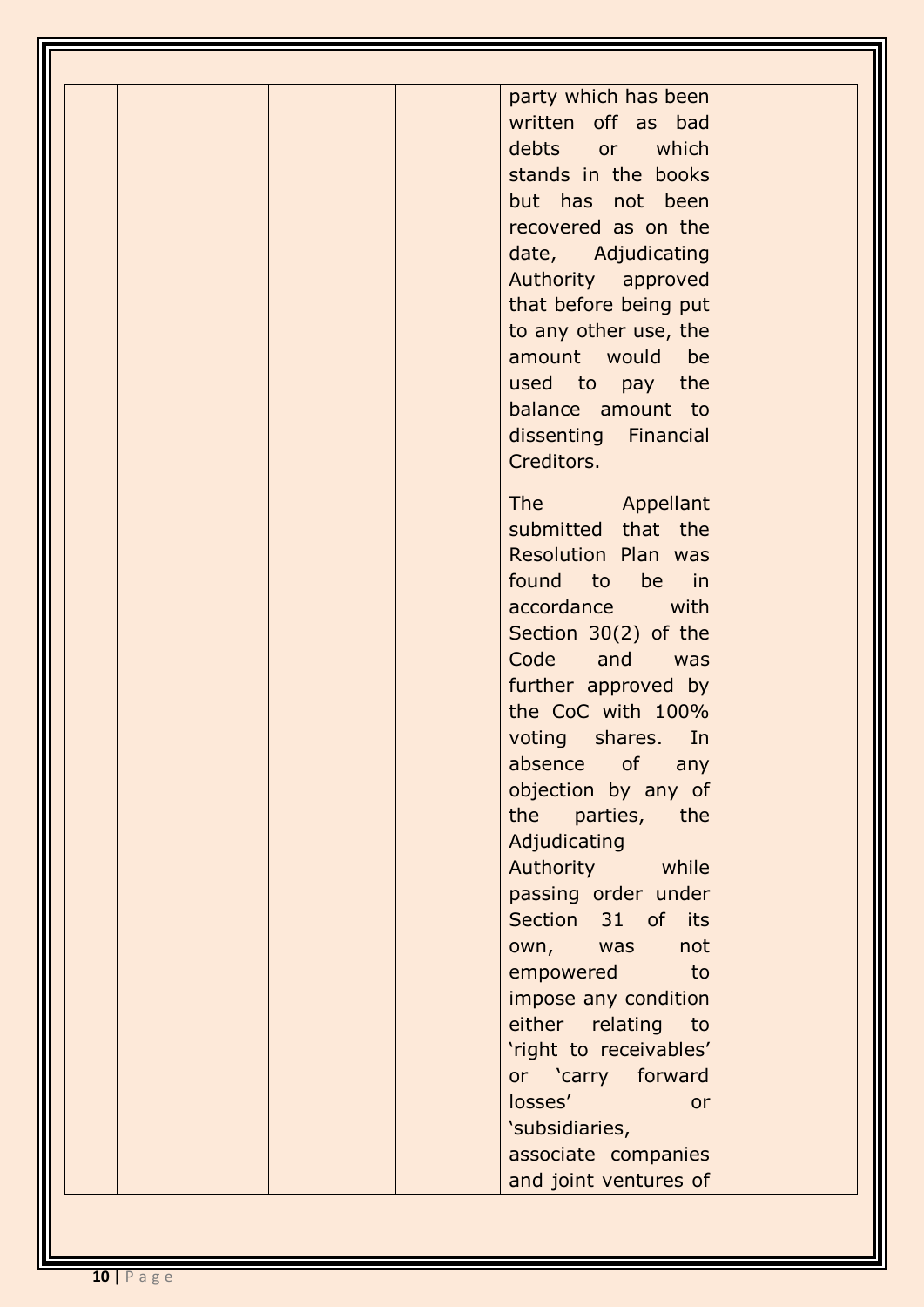| the Company'.                                                                                                                                                                                                                                                                                                                                                                                                                                                                                                                                                                                                                                                                                                                                                                                  |
|------------------------------------------------------------------------------------------------------------------------------------------------------------------------------------------------------------------------------------------------------------------------------------------------------------------------------------------------------------------------------------------------------------------------------------------------------------------------------------------------------------------------------------------------------------------------------------------------------------------------------------------------------------------------------------------------------------------------------------------------------------------------------------------------|
| Hon'ble NCLAT held:                                                                                                                                                                                                                                                                                                                                                                                                                                                                                                                                                                                                                                                                                                                                                                            |
| "10. We agree with<br>the submissions<br>made on behalf of<br>the Appellant that<br>the Adjudicating<br>Authority has no<br>jurisdiction<br><b>to</b><br>impose such<br>conditions with<br>regard to amount as<br>may be recoverable<br>by the Corporate<br>Debtor' in future."<br>Hon'ble NCLAT, thus,<br>set aside part of the<br>impugned order and<br>substituted<br>with<br>clarification that if<br>the Corporate Debtor<br>has any right over<br>the 'subsidiaries' or<br>'associate<br>companies' or 'joint<br>ventures' of the<br>Corporate Debtor,<br>once the 'Successful<br>Resolution Applicant'<br>takes over the<br>'Corporate Debtor', it<br>is for the CD to<br>decide whether they<br>will continue with<br>such right over the<br>'subsidiaries'<br><b>or</b><br>'associate |
| companies' or 'joint<br>ventures' and others.                                                                                                                                                                                                                                                                                                                                                                                                                                                                                                                                                                                                                                                                                                                                                  |
|                                                                                                                                                                                                                                                                                                                                                                                                                                                                                                                                                                                                                                                                                                                                                                                                |
|                                                                                                                                                                                                                                                                                                                                                                                                                                                                                                                                                                                                                                                                                                                                                                                                |
|                                                                                                                                                                                                                                                                                                                                                                                                                                                                                                                                                                                                                                                                                                                                                                                                |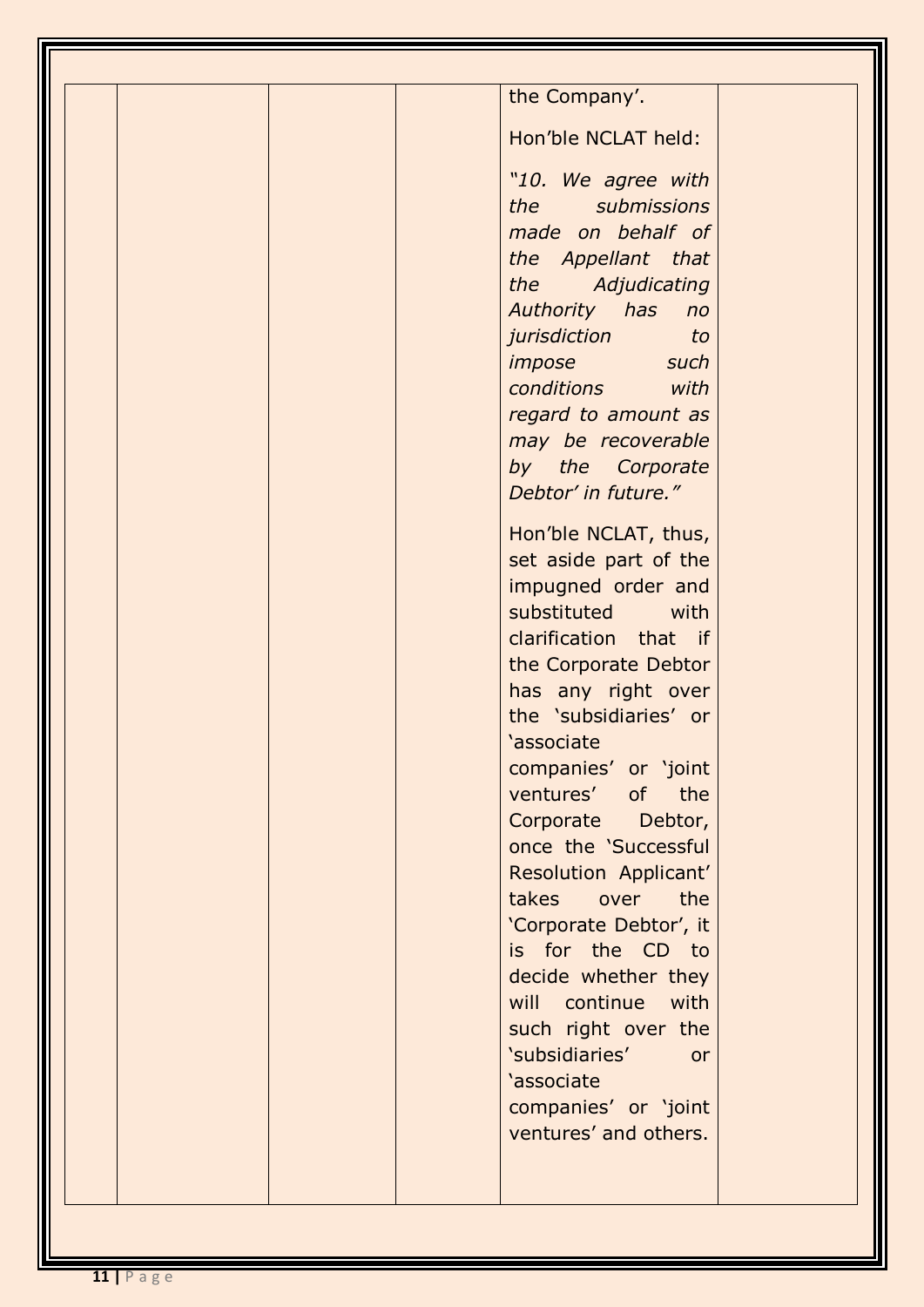| 4. | Union          | of   02.12.2019 | NCLAT | A bunch of appeals                                                                                                            | https://ibbi. |
|----|----------------|-----------------|-------|-------------------------------------------------------------------------------------------------------------------------------|---------------|
|    | India,         |                 |       | preferred by<br>were                                                                                                          | gov.in//uplo  |
|    | <b>Through</b> |                 |       | of<br>Union<br>India                                                                                                          | ads/order/e9  |
|    | Serious Fraud  |                 |       | against the orders                                                                                                            | 375bcc30cd    |
|    | Investigation  |                 |       | by the<br>passed                                                                                                              | adb7c1a140    |
|    | Office (SFIO)  |                 |       | Adjudicating                                                                                                                  | e7462b0ad9    |
|    | $V_{\star}$    |                 |       | Authority, Principal                                                                                                          | .pdf          |
|    | Maharashtra    |                 |       | Bench, New Delhi in                                                                                                           |               |
|    | <b>Tourism</b> |                 |       | different<br>two                                                                                                              |               |
|    | Development    |                 |       | applications filed by                                                                                                         |               |
|    | Corporation &  |                 |       | the the state of the state of the state of the state of the state of the state of the state of the state of the<br>Resolution |               |
|    | Anr            |                 |       | Professional<br>(now                                                                                                          |               |
|    |                |                 |       | Liquidator) in respect                                                                                                        |               |
|    |                |                 |       | of investigation into                                                                                                         |               |
|    |                |                 |       | the affairs of the                                                                                                            |               |
|    |                |                 |       | 'Luxury Train Pvt.                                                                                                            |               |
|    |                |                 |       | Ltd.' and 'Zynke                                                                                                              |               |
|    |                |                 |       |                                                                                                                               |               |
|    |                |                 |       | Exports Pvt. Ltd.'                                                                                                            |               |
|    |                |                 |       | respectively. Vide the                                                                                                        |               |
|    |                |                 |       | impugned orders, AA                                                                                                           |               |
|    |                |                 |       | had directed Serious                                                                                                          |               |
|    |                |                 |       | Fraud Investigation                                                                                                           |               |
|    |                |                 |       | <b>Office</b><br>(SFIO), an                                                                                                   |               |
|    |                |                 |       | investigation agency                                                                                                          |               |
|    |                |                 |       | <b>of</b><br>the Central                                                                                                      |               |
|    |                |                 |       | Government,<br>to                                                                                                             |               |
|    |                |                 |       | out<br>carry                                                                                                                  |               |
|    |                |                 |       | investigation<br>about                                                                                                        |               |
|    |                |                 |       | allegations<br><b>of</b>                                                                                                      |               |
|    |                |                 |       | siphoning of funds in                                                                                                         |               |
|    |                |                 |       | respect of public                                                                                                             |               |
|    |                |                 |       | money which was                                                                                                               |               |
|    |                |                 |       | noticed<br>by<br>the                                                                                                          |               |
|    |                |                 |       | Adjudicating                                                                                                                  |               |
|    |                |                 |       | Authority by its                                                                                                              |               |
|    |                |                 |       | earlier orders. The                                                                                                           |               |
|    |                |                 |       | issue that arose in                                                                                                           |               |
|    |                |                 |       | these set of appeals                                                                                                          |               |
|    |                |                 |       | was whether the                                                                                                               |               |
|    |                |                 |       | Adjudicating                                                                                                                  |               |
|    |                |                 |       | Authority has the                                                                                                             |               |
|    |                |                 |       | jurisdiction to direct                                                                                                        |               |
|    |                |                 |       | the<br><b>SFIO</b><br>to                                                                                                      |               |
|    |                |                 |       |                                                                                                                               |               |